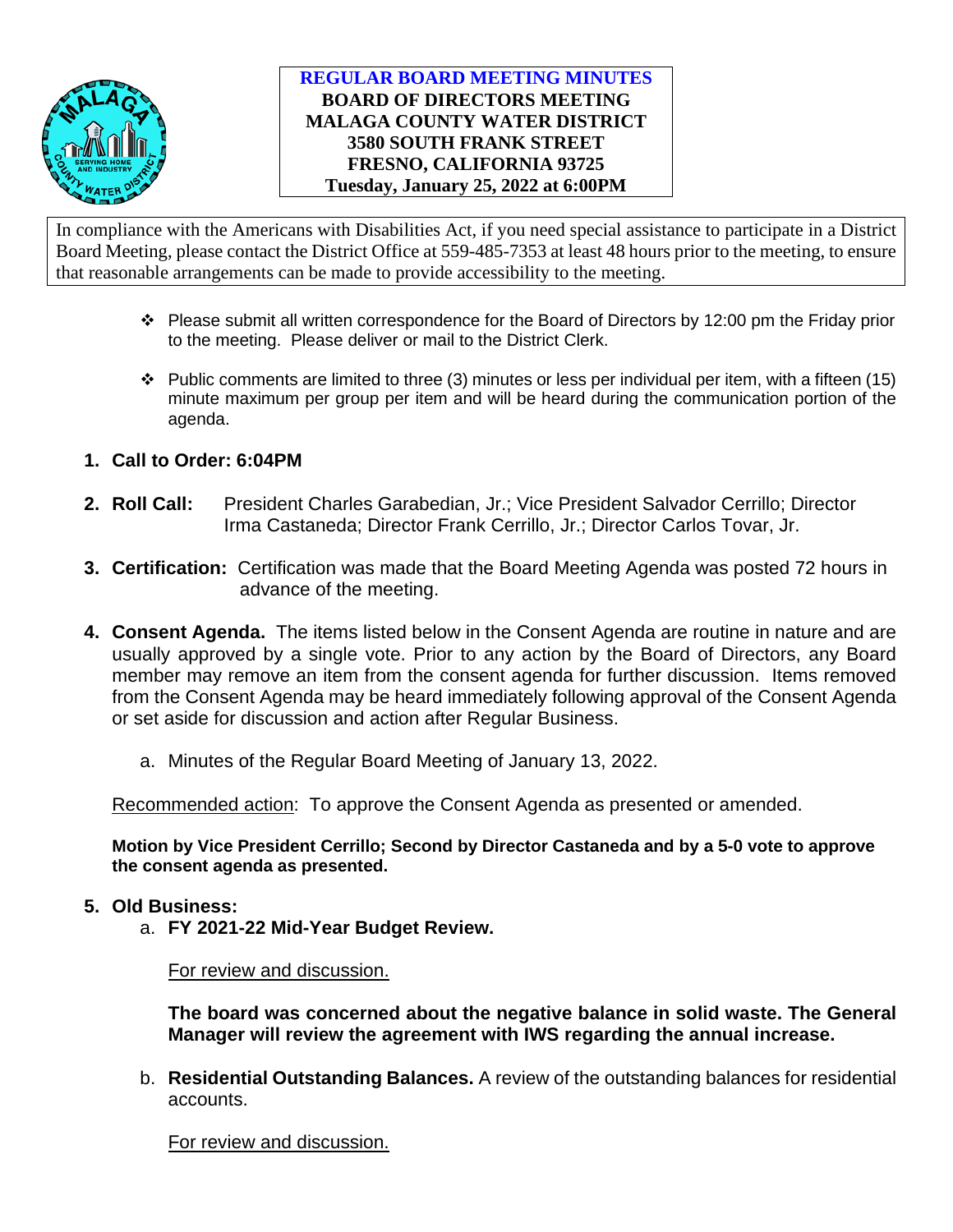**After accounts get paid-off, the board members request an additional account review.** 

c. **Rental Agreements.** A review of rental agreements of park facilities.

# For review and discussion.

**The board reviewed the rental agreements for the Red Caboose, Folklorico, and the soccer field. Revisions will be made to each agreement.** 

**Maria Teresa Rosas from the ADAMS Youth Soccer league (soccer field agreement) spoke about the sales of snacks during her use of the soccer field.**

- **6. New Business:** none for this meeting.
- **7. Incorporation Reports:**

**President Garabedian, Jr. briefly spoke via e-mail to Brian Pacheco regarding incorporation. Pacheco replied that he is happy to help Malaga. The President also reported that the District will be able to service areas inside and outside the sphere of influence who can potentially help Malaga reach a neutrality agreement with Fresno County.** 

**8. Recreation Reports:**

**Recreation center is now open for basketball for kids and adults. Recreation committee meeting has been scheduled for February 1st. Rec bingo will be held February 2nd.** 

**The GM reached out to Alex Morelos to bring baseball and softball games and tournaments to the park.**

- **9. Engineer Reports:**
	- a. District Engineer Report. None for this meeting.
	- b. CDBG Engineer Report: none for this meeting.

# **10.General Manager's Report:**

- a. Refinance outstanding long-term debt. Information only.
- b. **Restroom project: May cost \$60,000 to add concrete around the new bathrooms. This cost includes prevailing wage.**
- c. **Will have a meeting with Sitelogiq on 1/26/2022.**
- d. **Will have a meeting with Leland and Michael Taylor for potential conditional willserve letter.**

# **11.President's Report:**

**President Garabedian, Jr. reports a three-man race for the board of supervisors.** 

**12.Vice President's Report:**

**Vice President Cerrillo informs fellow board members that the Form 700 notices have been e-mailed. He also states that at the next board meeting he wants to focus on sports for kids.**